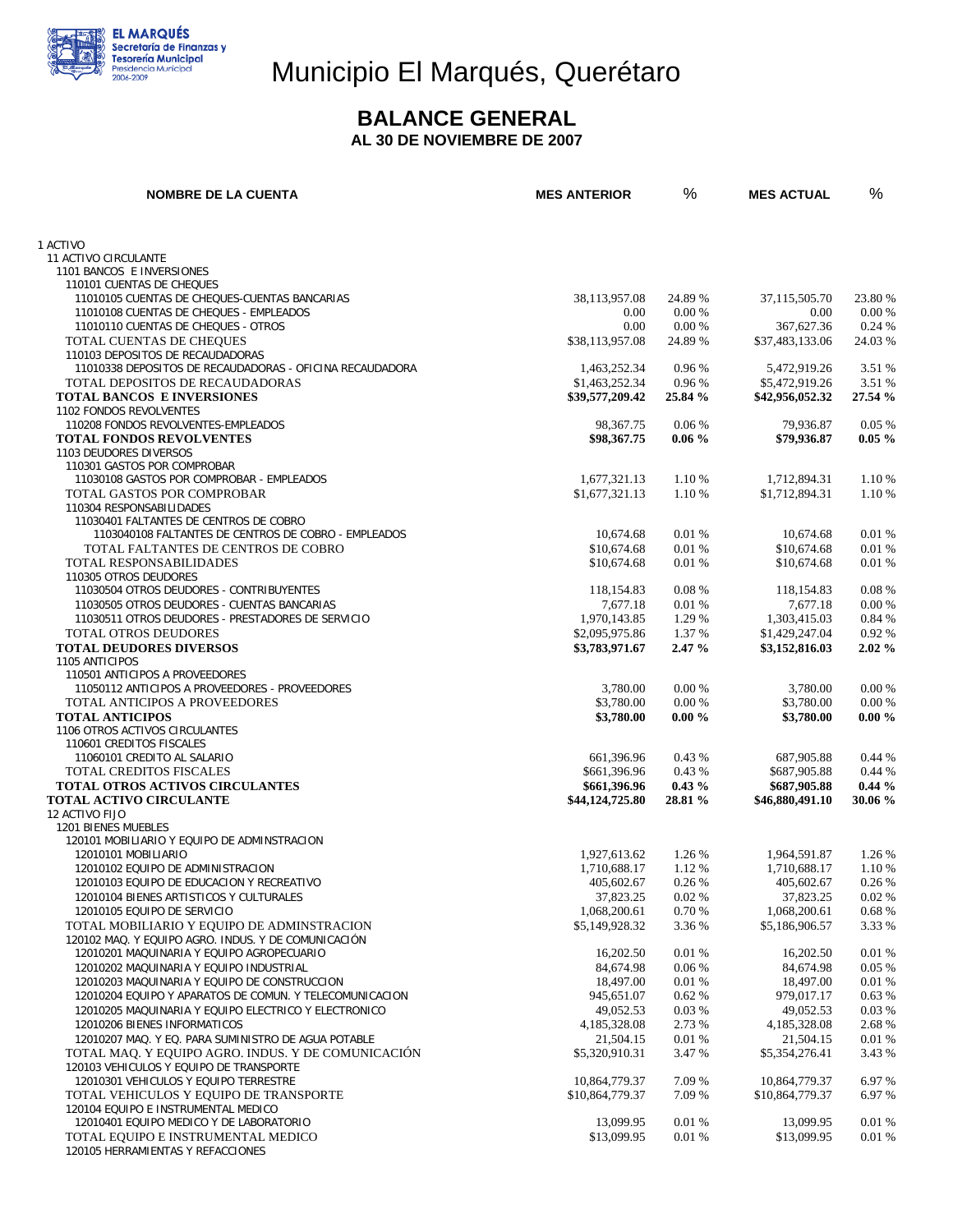

# Municipio El Marqués, Querétaro

## **BALANCE GENERAL**

 **AL 30 DE NOVIEMBRE DE 2007** 

| <b>NOMBRE DE LA CUENTA</b>                                                                                                | <b>MES ANTERIOR</b>           | %                    | <b>MES ACTUAL</b>             | %                    |
|---------------------------------------------------------------------------------------------------------------------------|-------------------------------|----------------------|-------------------------------|----------------------|
|                                                                                                                           |                               |                      |                               |                      |
| 12010501 HERRAMIENTAS Y MAQUINARIAS-HERRAMIENTA<br>TOTAL HERRAMIENTAS Y REFACCIONES<br>120107 EQUIPO DE SEGURIDAD PUBLICA | 80,319.50<br>\$80,319.50      | 0.05%<br>0.05%       | 80,319.50<br>\$80,319.50      | 0.05%<br>$0.05\%$    |
| 12010701 EQUIPO DE SEGURIDAD PUBLICA.                                                                                     | 484,793.83                    | 0.32 %               | 484,793.83                    | 0.31 %               |
| TOTAL EQUIPO DE SEGURIDAD PUBLICA                                                                                         | \$484,793.83                  | 0.32 %               | \$484,793.83                  | 0.31 %               |
| <b>TOTAL BIENES MUEBLES</b><br>1202 BIENES INMUEBLES                                                                      | \$21,913,831.28               | 14.31 %              | \$21,984,175.63               | 14.10 %              |
| 120201 BIENES INMUEBLES DEL DOMINIO PUBLICO                                                                               |                               |                      |                               |                      |
| 12020101 EDIFICIOS Y LOCALES (D.PUBLICO)                                                                                  | 5,701,692.00                  | 3.72 %               | 5,701,692.00                  | 3.66 %               |
| 12020102 TERRENOS (D.PUBLICO)                                                                                             | 73,483,013.09                 | 47.98%               | 73,483,013.09                 | 47.11 %              |
| TOTAL BIENES INMUEBLES DEL DOMINIO PUBLICO<br>120202 BIENES INMUEBLES DEL DOMINIO PRIVADO                                 | \$79,184,705.09               | 51.71 %              | \$79,184,705.09               | 50.77 %              |
| 12020202 TERRENOS (D.PRIVADO)                                                                                             | 7,918,597.28                  | 5.17 %               | 7,918,597.28                  | 5.08%                |
| TOTAL BIENES INMUEBLES DEL DOMINIO PRIVADO                                                                                | \$7,918,597.28                | 5.17 %               | \$7,918,597.28                | 5.08 %               |
| <b>TOTAL BIENES INMUEBLES</b>                                                                                             | \$87,103,302.37               | 56.88 %              | \$87,103,302.37               | 55.85 %              |
| <b>TOTAL ACTIVO FIJO</b><br><b>13 ACTIVO DIFERIDO</b>                                                                     | \$109,017,133.65              | 71.19 %              | \$109,087,478.00              | 69.94 %              |
| 1302 DEPOSITOS EN GARANTIA                                                                                                |                               |                      |                               |                      |
| 130210 DEPOSITOS EN GARANTIA - OTROS                                                                                      | 250.00                        | 0.00 %               | 250.00                        | 0.00 %               |
| <b>TOTAL DEPOSITOS EN GARANTIA</b>                                                                                        | \$250.00                      | $0.00 \%$            | \$250.00                      | $0.00 \%$            |
| <b>TOTAL ACTIVO DIFERIDO</b><br><b>TOTAL ACTIVO</b>                                                                       | \$250.00<br>\$153,142,109.45  | $0.00 \%$<br>100.00% | \$250.00<br>\$155,968,219.10  | $0.00 \%$<br>100.00% |
| 2 PASIVO Y PATRIMONIO                                                                                                     |                               |                      |                               |                      |
| 21 PASIVO A CORTO PLAZO                                                                                                   |                               |                      |                               |                      |
| 2101 CUENTAS POR PAGAR<br>210101 CUENTAS POR PAGAR PROGRAMADAS                                                            |                               |                      |                               |                      |
| 21010101 CUENTAS POR PAGAR PROGRAMADAS - APOYOS                                                                           | 107,187.17                    | 0.07%                | 147,587.17                    | 0.09%                |
| 21010103 CUENTAS POR PAGAR PROGRAMADAS - CONTRATISTAS                                                                     | 172,397.48                    | 0.11 %               | 184,719.73                    | 0.12%                |
| 21010104 CUENTAS POR PAGAR PROGRAMADAS - CONTRIBUYENTES                                                                   | 317.70                        | 0.00%                | 317.70                        | 0.00 %               |
| 21010106 CUENTAS POR PAGAR PROGRAMADAS - DEPENDENCIAS EXTERNAS                                                            | 11,925,405.37<br>744.12       | 7.79 %<br>0.00 %     | 11,925,405.37<br>744.12       | 7.65 %<br>0.00 %     |
| 21010108 CUENTAS POR PAGAR PROGRAMADAS - EMPLEADOS<br>21010109 CUENTAS POR PAGAR PROGRAMADAS - ORGANISMOS SUBSIDIADOS     | 0.00                          | 0.00 %               | 20,250.00                     | 0.01%                |
| 21010110 CUENTAS POR PAGAR PROGRAMADAS - OTROS                                                                            | 3,279,459.47                  | 2.14 %               | 1,401,550.59                  | 0.90 %               |
| 21010111 CUENTAS POR PAGAR PROGRAMADAS - PRESTADORES DE SERVICIO                                                          | 16,776.21                     | 0.01%                | 528,591.90                    | 0.34 %               |
| 21010112 CUENTAS POR PAGAR PROGRAMADAS - PROVEEDORES                                                                      | 44,519.32                     | 0.03%                | 1,837,831.64                  | 1.18 %               |
| 21010114 CUENTAS POR PAGAR PROGRAMADAS - RENTAS<br>21010119 CUENTAS POR PAGAR PROGRAMADAS - EVENTUALES                    | 0.00<br>0.00                  | 0.00 %<br>0.00 %     | 32,000.00<br>0.00             | 0.02%<br>0.00 %      |
| TOTAL CUENTAS POR PAGAR PROGRAMADAS                                                                                       | \$15,546,806.84               | 10.15 %              | \$16,078,998.22               | 10.31 %              |
| 210102 CUENTAS POR PAGAR ACUMULADAS                                                                                       |                               |                      |                               |                      |
| 21010201 RETENCIONES A EMPLEADOS                                                                                          |                               |                      |                               |                      |
| 2101020101 RETENCIONES FISCALES A EMPLEADOS<br>210102010101 RETENCION I.S.P.T.                                            | 21,430,236.84                 | 13.99 %              | 23, 259, 121.87               | 14.99 %              |
| TOTAL RETENCIONES FISCALES A EMPLEADOS                                                                                    | \$21,430,236.84               | 13.99 %              | \$23,259,121.87               | 14.91 %              |
| 2101020102 RETENCIONES POR PRESTACIONES                                                                                   |                               |                      |                               |                      |
| 210102010201 RETENCION FONACOT<br>210102010202 RETENCION CAJA AHORRO                                                      | 0.00<br>$-550.00$             | 0.00%<br>0.00%       | 0.00<br>$-550.00$             | 14.99 %<br>14.99 %   |
| TOTAL RETENCIONES POR PRESTACIONES                                                                                        | $-$ \$550.00                  | 0.00 %               | $-$ \$550.00                  | 0.00 %               |
| 2101020103 PRESTAMOS                                                                                                      |                               |                      |                               |                      |
| 210102010301 PRESTAMO SINDICATO                                                                                           | 0.00                          | 0.00 %               | 0.00                          | 14.99 %              |
| 210102010302 PRESTAMO CAJA DE AHORRO<br>TOTAL PRESTAMOS                                                                   | $-10.105.94$<br>$-$10,105.94$ | $-0.01%$<br>$-0.01%$ | $-10.105.94$<br>$-$10,105.94$ | 14.99 %<br>$-0.01%$  |
| 2101020104 DESCUENTOS A TRABAJADORES                                                                                      |                               |                      |                               |                      |
| 210102010401 RETENCION PENSION ALIMENTICIA                                                                                | $-552.07$                     | 0.00 %               | 37,475.74                     | 14.99 %              |
| 210102010402 RETENCION SEGUROS DE VIDA                                                                                    | 900.45                        | 0.00 %               | 900.45                        | 14.99 %              |
| 210102010403 RETENCION SEGURO DE GASTOS MEDICOS<br>210102010404 RETENCION SEGURO DE AUTOMOVILES                           | 0.00<br>0.00                  | 0.00 %<br>0.00 %     | 0.00<br>0.00                  | 14.99 %<br>14.99 %   |
| 210102010405 RETENCION FAMSA                                                                                              | 0.00                          | 0.00 %               | 0.00                          | 14.99 %              |
| 210102010409 RETENCION POR RECUPERACION NOMINAL                                                                           | 0.00                          | 0.00 %               | 1,700.00                      | 14.99 %              |
| 210102010410 RETENCION FONDO PARA LA SALUD                                                                                | 84,146.58                     | 0.05%                | 90,413.34                     | 14.99 %              |
| TOTAL DESCUENTOS A TRABAJADORES<br>2101020105 CUOTAS SINDICALES                                                           | \$84,494.96                   | 0.06%                | \$130,489.53                  | 0.08%                |
| 210102010501 RETENCION CUOTA SINDICAL                                                                                     | 39.20                         | 0.00 %               | 39.20                         | 14.99 %              |
| 210102010502 RETENCION APOYO EXTRAORDINARIO A SINDICATO                                                                   | 0.00                          | 0.00 %               | 0.00                          | 14.99 %              |
| TOTAL CUOTAS SINDICALES                                                                                                   | \$39.20                       | 0.00 %               | \$39.20                       | 0.00 %               |
| TOTAL RETENCIONES A EMPLEADOS<br>21010202 APORTACIONES PATRONALES                                                         | \$21,504,115.06               | 14.04 %              | \$23,378,994.66               | 14.99 %              |
|                                                                                                                           |                               |                      |                               |                      |